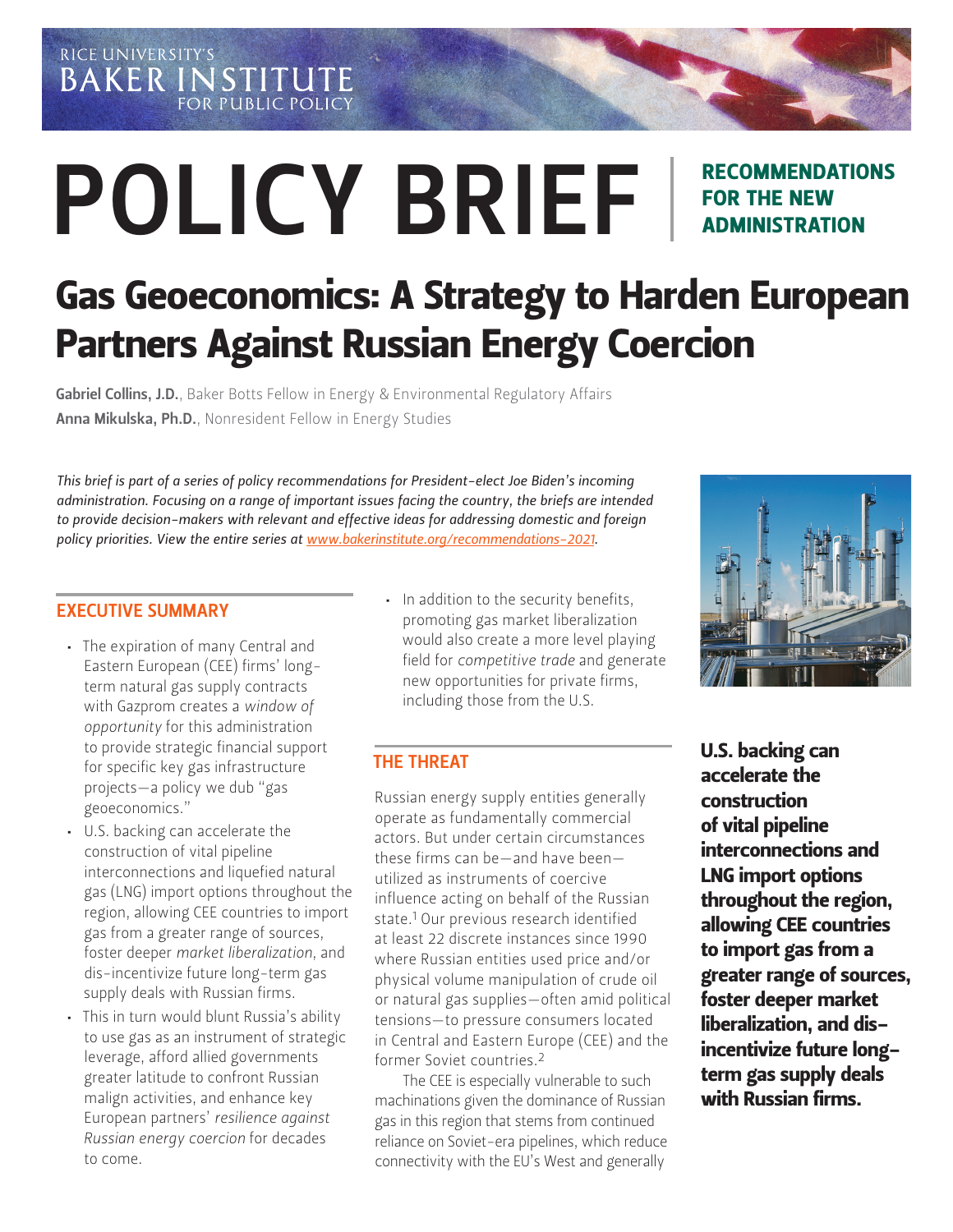Geoeconomic actions can offer a minimum cost, maximum payoff for U.S. policy in the region. It is a path to providing political and energy market resilience against any potential use of natural gas for political or economic means by the Russian state that could undercut the energy security of our allies in CEE.

exclude non-Russian gas supply sources. This dependence directly affects U.S. security interests: consider, for instance, Ukraine's rejection of a 2013 association agreement with the EU amidst Russian pressure exerted in part through gas pricing.3

### GAS GEOECONOMICS OFFERS A POLICY SOLUTION

Yet the tyranny of legacy and installed infrastructure can be flipped in an act of energy security jiujitsu. Circumstances now present Europe with just such an opportunity to invest in supplemental gas pipelines, import terminals, and other facilities to rewire the regional gas infrastructure, diversify inbound gas supplies, and defang Moscow's ability to use them as a coercive instrument.

In Europe, this effort is already underway—witness the EU's energy sector "Projects of Common Interest" (PCI) list.4 Nevertheless, selected financial "nudges" from the U.S. can help get projects completed (and security enhanced) sooner. In this context, geoeconomic actions (i.e., using economic instruments to produce beneficial geopolitical results) can offer a minimum cost, maximum payoff for U.S. policy in the region. It is a path to providing political and energy market resilience against any potential use of natural gas for political or economic means by the Russian state that could undercut the energy security of our allies in CEE, all of whom are also either North Atlantic Treaty Organization (NATO) members or NATO partner countries.

## GAS GEOECONOMICS IMPLEMENTATION MEASURES

Physical infrastructure projects can be facilitated through several interrelated financial support options:

#### Option 1: Provide U.S.-backed "forgivable debt" to finance EU gas infrastructure projects.

Provide loans backed by a consortium of interested countries to support time charters of floating storage and re-gasification units (FSRUs) and construction of essential

associated connective infrastructure to get gas into local pipeline networks. *If within a pre-negotiated time frame the host country adopts and implements reforms aimed at fostering gas market liberalization, the debt could be forgiven*.

Implementation could be measured on the basis of a number of metrics including but not limited to: (1) lifting price controls; (2) physical unbundling of gas production, storage, and transmission infrastructure; (3) the emergence of verified, market-based trading of pipeline capacity; (4) verified, nondiscriminatory third-party access by non-Russian controlled entities to gas pipelines in the country; and (5) trading turnover rates at virtual transfer points or gas hubs associated with the host country's gas pipeline network.

#### Option 2: Provide "assured payback" from the U.S. government to private import project developers.

The initial investments would be made with private capital, but if a mutually established rate-of-return target was not met within a prescribed timeframe, U.S.-facilitated funds could be used to compensate the developers for the difference between actual returns and the minimum return negotiated at the project's inception.

#### Option 3: Provide preferential project finance loans.

This could be done at London Interbank Offered Rate (LIBOR) or LIBOR + 50 basis points and/or by allowing U.S. and EU-affiliated financial institutions to take a larger lending role than is typically the case. Such an approach could be especially useful for projects aimed at initiating the liberalization process in a particular country and showing capital markets that the jurisdiction is being "de-risked" from a gas sector investment perspective.

The positive effects of U.S. involvement could be almost immediate and could help tangibly demonstrate American commitment to multiple European partner states while also helping install the physical hardware needed to underpin European gas security for decades to come.<sup>5</sup> Moreover,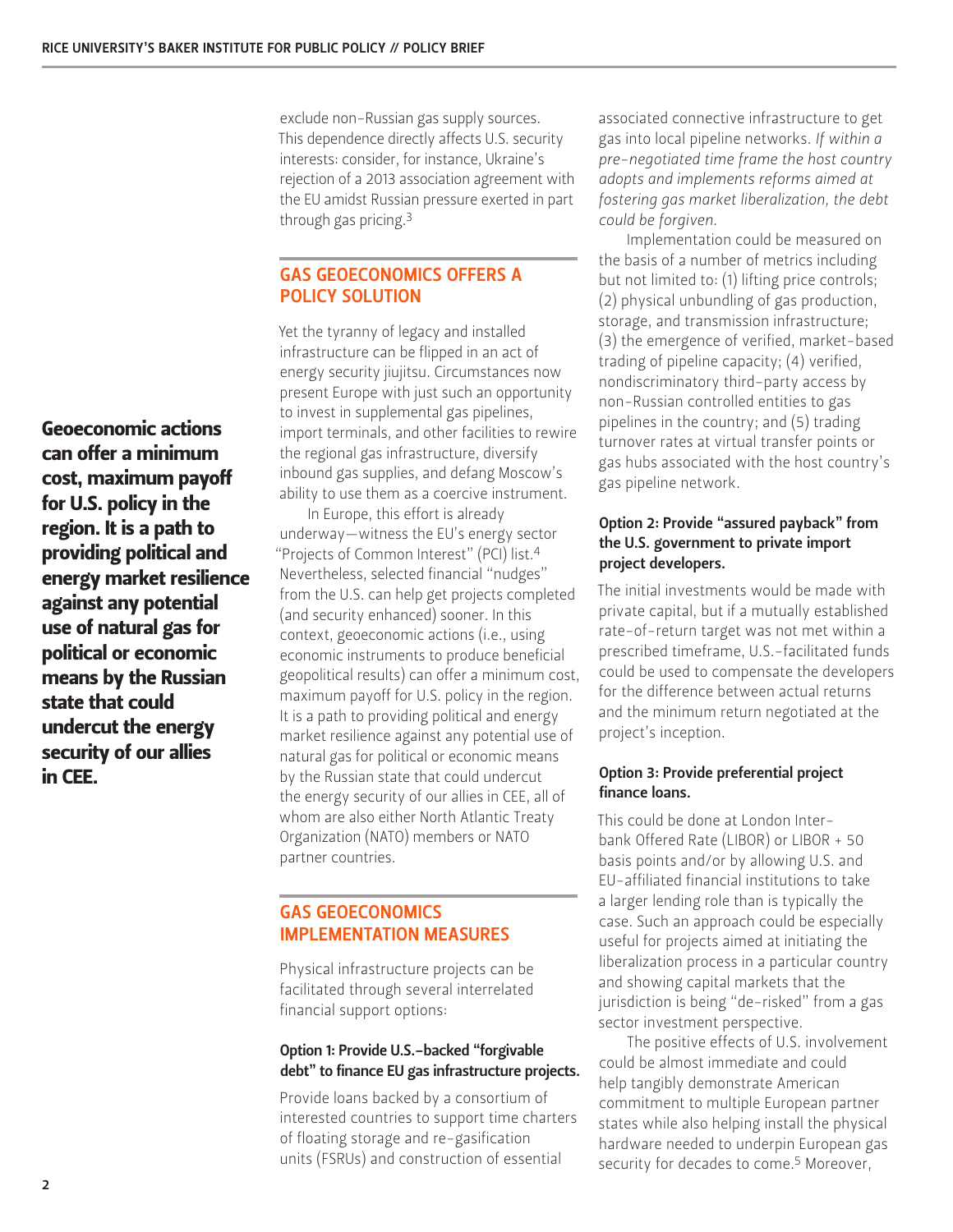geoeconomics can complement and ensure the effectiveness of current U.S. initiatives in the region, such as the Department of Defense's European Deterrence Initiative.6

#### THE GAS GEOECONOMICS CONCEPT HAS ROBUST BIPARTISAN SUPPORT

Gas geoeconomics concepts find increasing acceptance in both houses of Congress and on a bipartisan basis. In April 2018, the authors published a working paper titled "Gas Geoeconomics in Europe: Using Strategic Investments to Promote Market Liberalization, Counterbalance Russian Revanchism, and Enhance European Energy Security." By October 2018, Sen. Chris Murphy, D-CT, had introduced Senate Bill 3585, the "European Energy Security and Diversification Act of 2018," whose core content tracked the authors' novel gas geoeconomics policy concepts almost word for word and country by country.7 The 2018 bill evolved into Senate Bill 704 (the "European Energy Security and Diversification Act of 2019") and a House companion bill, H.R. 1616 (introduced by Rep. Adam Kinzinger, R-IL), which passed the House in March 2019 by a vote of 391–24. The bill has been received in the Senate, read twice, and referred to the Committee on Foreign Relations.8

Increasingly bold Russian malign activities across Europe over the past several years—be they an attempted coup, influence operations, or assassinations (or attempts thereof) that involve use of internationally outlawed chemical weapons—make increased energy resilience an urgent strategic priority. We urge the administration to rapidly engage with Capitol Hill while also taking executive actions to rapidly identify and implement multiple gas geoeconomics projects. If it does so, 2021 can be a year when the U.S. can empower its European allies standing on the frontlines of Russian revanchism while simultaneously creating new markets for U.S. LNG to compete in.

#### ENDNOTES

1. Indeed, a 2018 European Parliament report found that "through state-owned Gazprom and Rosneft, Russia has shown a willingness to abuse its dominant market position in support of foreign policy goals, primarily in its immediate neighbourhood but also further afield." European Parliament Policy Department for External Relations, Directorate General for External Policies of the Union, "Energy as a tool of foreign policy of authoritarian states, in particular Russia," PE 603.868, April 2018, [https://www.europarl.europa.](https://www.europarl.europa.eu/RegData/etudes/STUD/2018/603868/EXPO_STU(2018)603868_EN.pdf) [eu/RegData/etudes/STUD/2018/603868/](https://www.europarl.europa.eu/RegData/etudes/STUD/2018/603868/EXPO_STU(2018)603868_EN.pdf) [EXPO\\_STU\(2018\)603868\\_EN.pdf](https://www.europarl.europa.eu/RegData/etudes/STUD/2018/603868/EXPO_STU(2018)603868_EN.pdf).

2. Collins, Gabriel. 2017. *Russia's Use of the "Energy Weapon" in Europe*. Issue brief no. 07.18.17. Rice University's Baker Institute for Public Policy, Houston, Texas. [https://www.bakerinstitute.org/media/](https://www.bakerinstitute.org/media/files/files/ac785a2b/BI-Brief-071817-CES_Russia1.pdf) [files/files/ac785a2b/BI-Brief-071817-CES\\_](https://www.bakerinstitute.org/media/files/files/ac785a2b/BI-Brief-071817-CES_Russia1.pdf) [Russia1.pdf.](https://www.bakerinstitute.org/media/files/files/ac785a2b/BI-Brief-071817-CES_Russia1.pdf)

3. "Ukraine protests after Yanukovych EU deal rejection," *BBC*, November 30, 2013, [https://www.bbc.com/news/](https://www.bbc.com/news/world-europe-25162563) [world-europe-25162563](https://www.bbc.com/news/world-europe-25162563); see also Ivan Nechpurenko, "Putin Wins Over Ukraine With Gas Deal and \$15Bln Bailout," *Moscow Times*, December 17, 2013, [https://www.](https://www.themoscowtimes.com/2013/12/17/putin-wins-over-ukraine-with-gas-deal-and-15bln-bailout-a3) [themoscowtimes.com/2013/12/17/putin](https://www.themoscowtimes.com/2013/12/17/putin-wins-over-ukraine-with-gas-deal-and-15bln-bailout-a3)[wins-over-ukraine-with-gas-deal-and-](https://www.themoscowtimes.com/2013/12/17/putin-wins-over-ukraine-with-gas-deal-and-15bln-bailout-a3)[15bln-bailout-a30605](https://www.themoscowtimes.com/2013/12/17/putin-wins-over-ukraine-with-gas-deal-and-15bln-bailout-a3) (Russia cut gas prices to Ukraine by one-third to help Yanukovych shore up political support in the Eastern industrial region).

4. "Technical information on Projects of Common Interest: accompanying the Commission Delegated Regulation (EU) 2020/389 final of 31 October 2019 amending Regulation (EU) 347/2013 of the European Parliament," European Union, March 2020, [https://ec.europa.eu/energy/](https://ec.europa.eu/energy/sites/ener/files/technical_document_4th_pci_list.pdf) [sites/ener/files/technical\\_document\\_4th\\_](https://ec.europa.eu/energy/sites/ener/files/technical_document_4th_pci_list.pdf) [pci\\_list.pdf](https://ec.europa.eu/energy/sites/ener/files/technical_document_4th_pci_list.pdf).